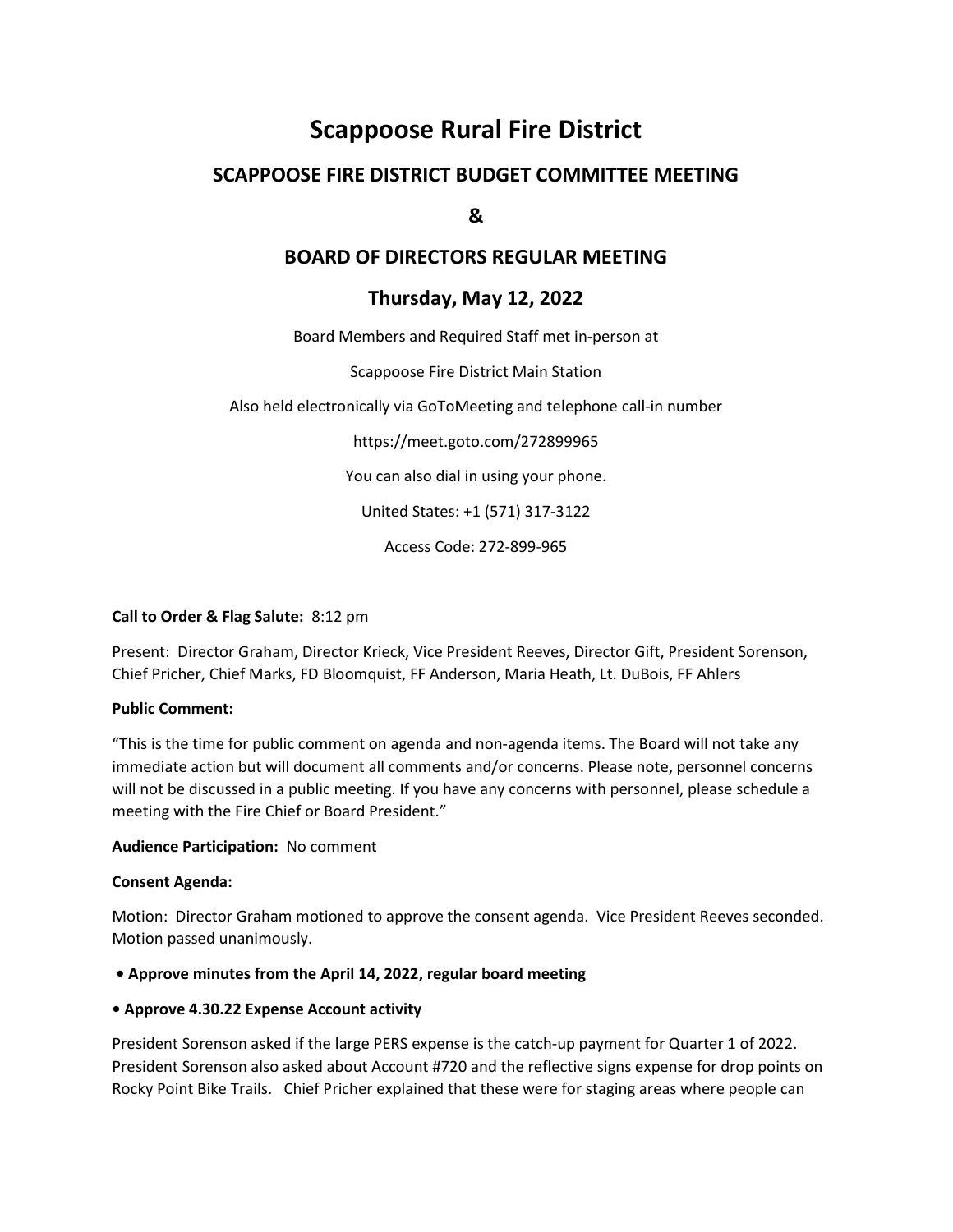meet SRFD should they need emergency services. We have responded to 3-4 incidents with significant injuries. President Sorenson asked for clarification on LifeAssist charges.

Director Gift asked how much hose \$20,000 (budgeted amount) will purchase. Discussion followed on NFPA recommendations, purchasing smaller supply-line hose, and current costs.

#### • 4.30.22 Budget vs. Actual

President Sorenson asked if we are expecting one more tax payment. Chief Pricher agreed there is the possibility of additional revenue, however, the amount is unknown.

Director Gift asked where the \$54,000 was in the budget book and where it is now accurately reflected. Chief Pricher said this amount was in Communications Maintenance and is now in Capital Outlay. President Sorenson asked if anyone knew of an accounting class specific to fire department needs. There are resources through SDAO that could be tapped.

#### Statistical Data:

- Ambulance Activity Report Transports are up, and revenue may catch up to it in May's report.
- Response Activity Report 6.75 calls/day average. All reports were discussed.
- UAS Flight Summary Directors asked if reporting flight summaries was a requirement of the UAS program. SRFD posts this summary for transparency purposes.

#### Staff Reports:

- Chief's Report Director Gift asked who Chief Pricher testified for as mentioned in his report. Chief Pricher testified on behalf of Public Safety with Oregon Parks and Recreation.
- Operations Report FF Krieck and FF DuBois are working on costing hose. June/July Chief Pricher will approach the board about purchasing a new fire engine because the build time is now two years. Director Graham asked what apparatus would be purchased next and if a used apparatus would be a consideration. Chief Pricher said it would likely be a cabover engine. Director Graham asked if the new engine has been on a fire. It has been on some car fires. Chief Marks mentioned the new engine is a useful piece of equipment.
- EMS Operations President Sorenson asked if there is anything more Chief Marks could share about his call with Fitch and Assoc. Chief Marks said his impression was that it was eye-opening for them. Director Graham asked about the roof at the main station. Chief Marks said three contractors have been here to look at the roof. One quote was received for \$130/hour to diagnose the problem with no guarantee of finding any issues. One small section of roof would be \$55,000 to repair.
- Fire Marshal Report/Training Report Director Krieck asked if we charge for inspections. We charge \$120 for initial and final only. Consultation/reinspection fees are being discussed. Rope rescue is taking place this week and next week.
- Financial Report FD Bloomquist said he will focus on accuracy. President Sorenson expressed thanks for the work on the budget documents.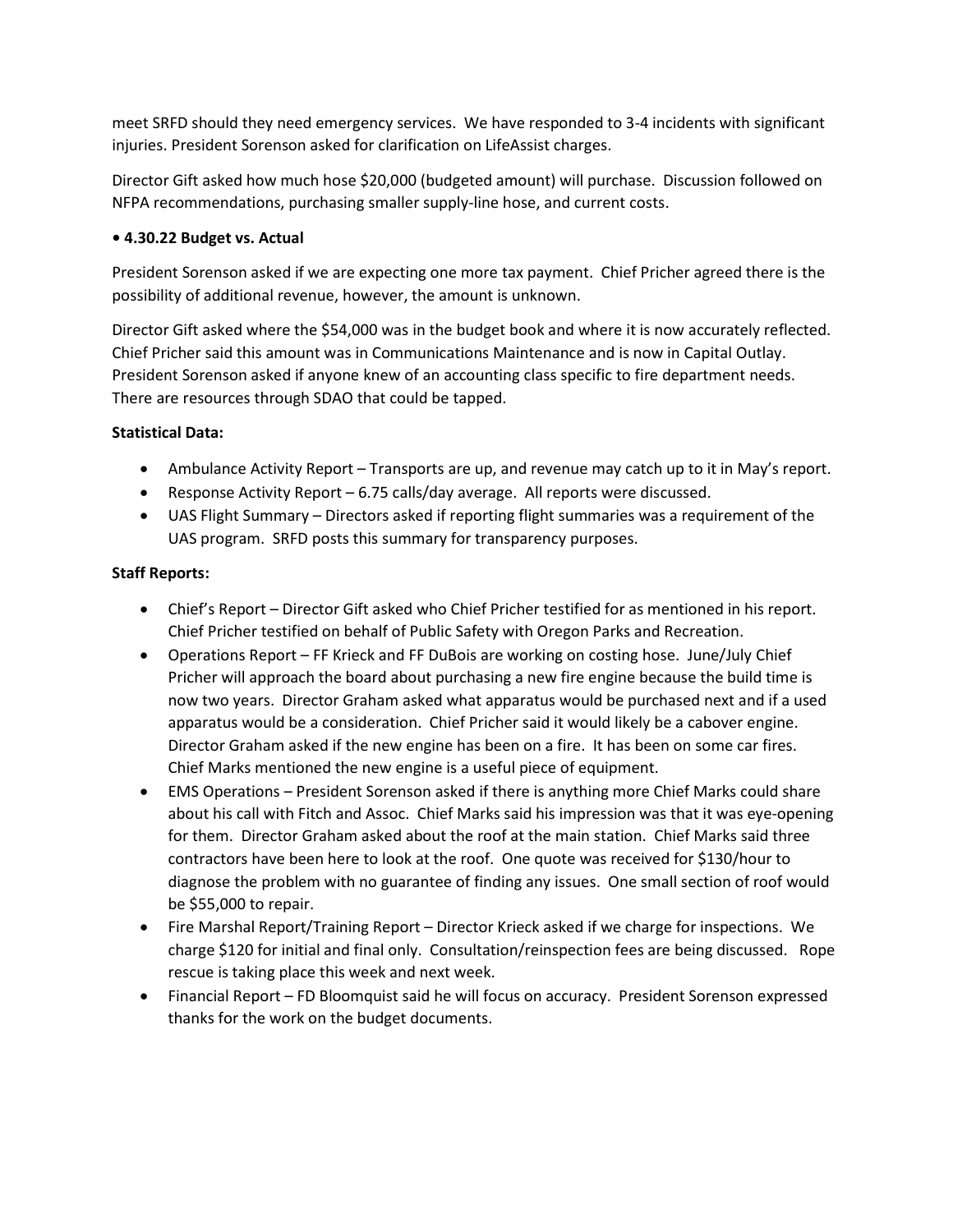#### Old Business:

• SDAO Best Practice Discount -

#1 Affiliate Organization Membership is complete.

#2 Board Duties and Responsibilities is complete.

#3 Board Duties and Responsibilities Checklist: Maria will research who can fill this out and report back.

#4 SDAO/SDIS Training: Directors Reeves, Sorenson, and Gift have completed a class. Directors Krieck and Graham will complete a class and report back to Maria Heath. Maria Heath will research if the classes completed by Directors Gift and Reeves in September will count toward this discount.

#5 Board Member Education Program: Maria will enroll Directors Krieck and Sorenson.

• Policy Manual Updates – (ongoing) Drug Policy:

Chief Pricher shared a draft policy with a change suggested by Local 1660. Removal of language indicating off-duty behavior. Director Reeves would like to see what the language used to be, in addition to the proposed language when brought before the board. Discussion on specifics regarding this draft policy.

Director Graham motioned to approve Policy 1232. Director Gift seconded. The motion passed unanimously.

#### Committee Reports:

- Management Team Did not meet.
- Long Range Planning Committee No meeting. Director Krieck feels we need to get this started. There is money in the budget to hire a consultant to help develop the strategic plan. The parameters of this will be defined by a contract. The consultant will cost approximately \$40,000. Director Krieck feels this is expensive. Director Gift feels this amount is reasonable, given they will be expected to put the entire strategic plan together. Other board members agreed this is a benefit to the organization and will help drive us toward a finished strategic plan.
- Awards & Incentives Funding for SVFA LOSAP Board members discussed an award of no more than \$10,000, as budgeted to fund LOSAP. Director Graham motioned to fund the LOSAP program no more than \$10,000. Director Krieck seconded. Motion passed unanimously.

 Chief Pricher described a special award for an ODOT employee who helped our staff while on a response.